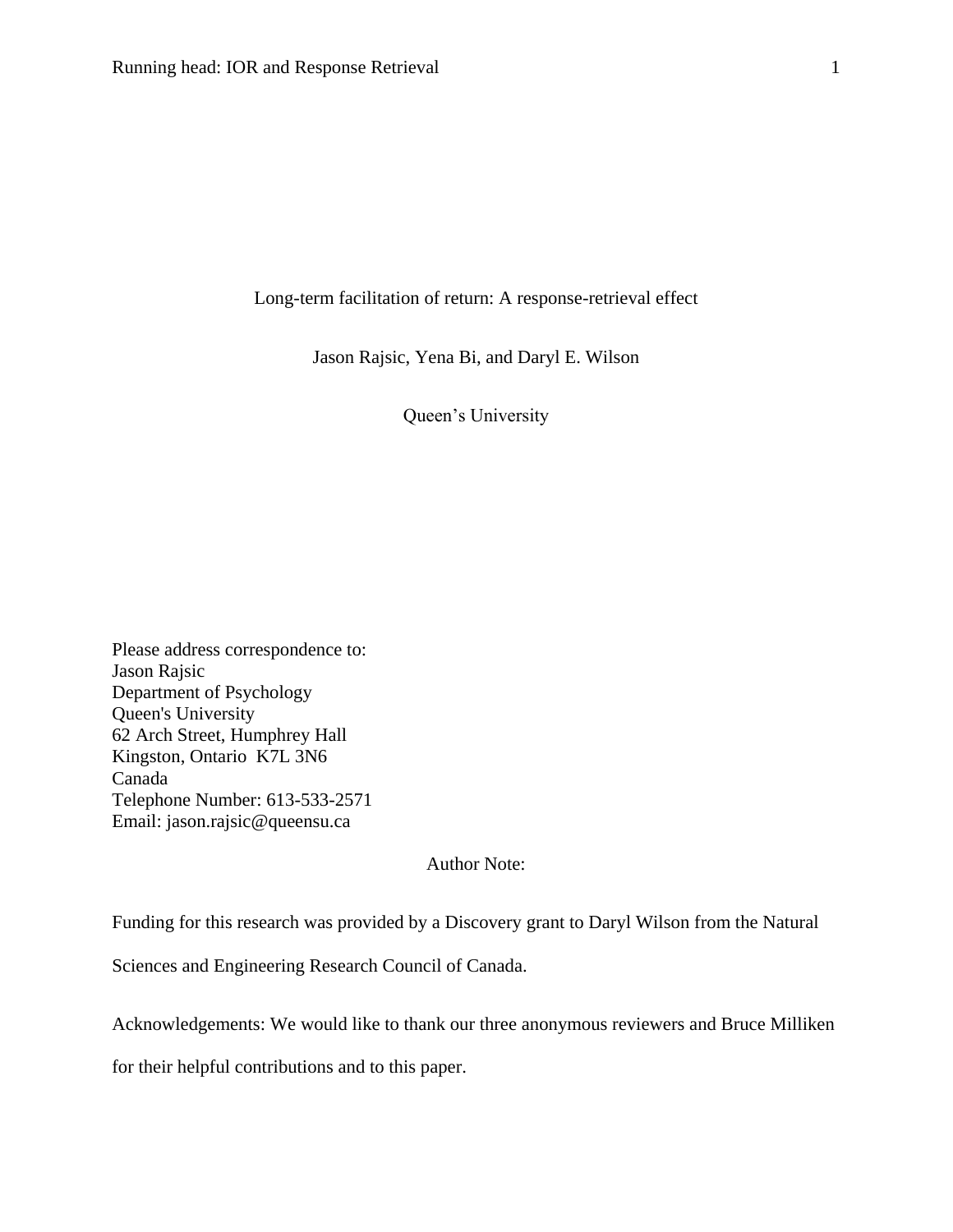#### **Abstract**

The current study used a target-target procedure to examine the extent to which perceptual and response factors contribute to inhibition of return (IOR) in a visual discrimination task. When the target was perceptually identical to the previous target, and the required response was the same, facilitation was observed for both standard and long-term target-target stimulus onset asynchronies (SOAs). When the color of the previous target differed from the current target but the response remained the same, facilitation was reduced in both the standard SOA and longterm SOA conditions. Finally, IOR was observed for both standard and long-term SOAs only in the condition in which there was a change in response. This pattern of inhibition and facilitation provides new evidence that the responses previously associated with a location play an important role in the ability to respond to a stimulus. We interpret this finding as consistent with a framework in which the involuntary retrieval of bound stimulus-response episodes contribute to response compatibility effects in visual stimulus discrimination.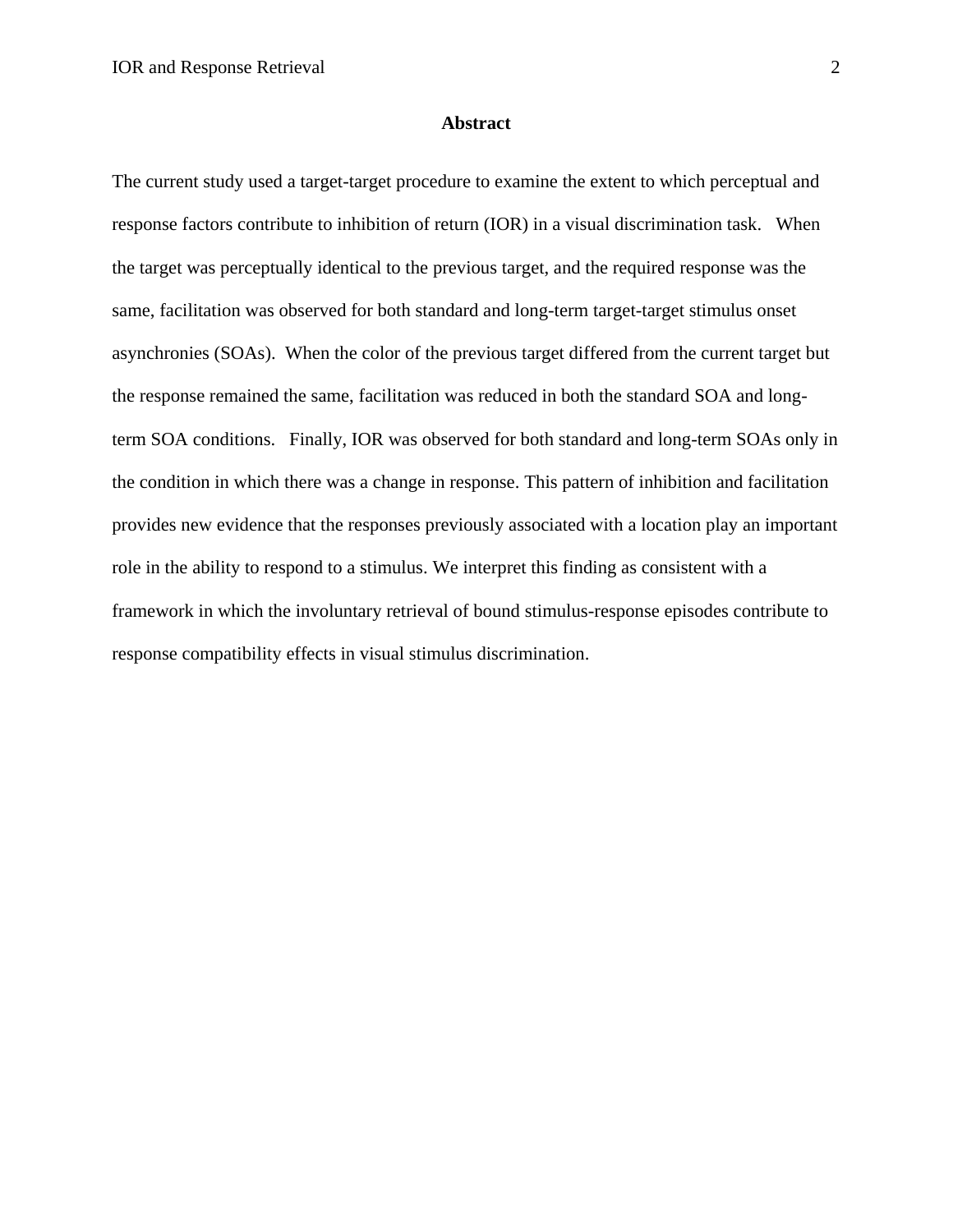When presented with simple stimuli, the efficiency of reporting attributes of the stimuli (their presence, location, appearance) is often affected by stimuli and responses that have previously occurred. Examples include negative priming (Tipper, 1985), priming of pop-out (Malkovic & Nakayama, 1994), and spatial cuing effects (Posner, 1980). Although often explained with recourse to attentional mechanisms, such priming effects may also arise from the retrieval of bound stimulus-response episodes from memory (Niell, Valdes, Terry, & Gorfein, 1992; Hommel, 1998; Kahneman, Triesman, & Gibbs, 1992). Such episodic memory accounts predict that (1) the stimulus-response compatibility between the current trial and previous trials is a critical determinant of performance, and (2) the influence of previous episodes on the current trial should be detectable over relatively long periods of time if interference is sufficiently controlled. In such accounts, responses are slowed when the stimulus-response bindings in the current trial do not match the stimulus-response bindings from the previous trial, and may be speeded when stimulus-response bindings are repeated. The core idea is that a new stimulus automatically retrieves the previously associated response; if the response required by the task is congruent with the retrieved response, facilitation occurs, but when the response required by the task conflicts with the retrieved response, responses will be slowed. Attentional and memorybased accounts of such inter-trial effects make similar predictions regarding (1), however demonstration of (2) which we shall refer to as "long-term" effects, can serve as positive evidence for a contribution of memory processes to visual performance. Long-term effects have been demonstrated in negative priming (Tipper et al., 1991; DeSchepper & Triesman, 1996), priming of pop-out (Thomson & Milliken, 2012), and visual search (Chun & Jiang, 1998).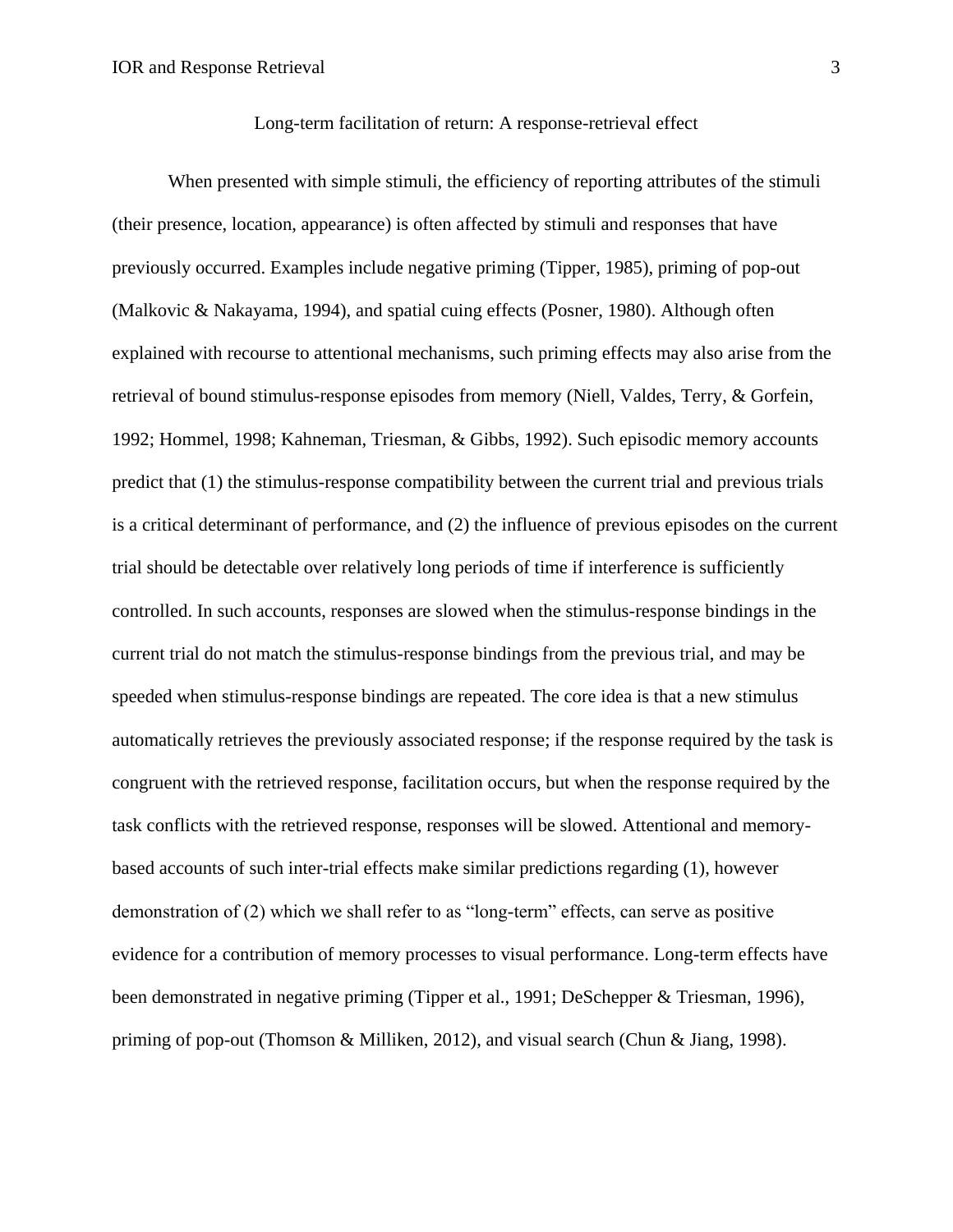Long-term effects have also been demonstrated with respect to another priming effect: inhibition of return. Briefly, inhibition of return is the finding of slowed responses to stimuli appearing in a previously attended location (Posner, Rafal, Choate & Vaughan, 1985; Klein, 2000). The term IOR can refer to both an empirical finding (slowed responding to a location previously attended) as well as an attentional mechanism; in this paper, "IOR" will henceforth refer to the empirical finding unless otherwise specified. The existence of long-term IOR was discovered by Tipper, Grison, and Kessler (2003); their study used complex visual stimuli (faces) and showed that long-term IOR responses could last up to 13 minutes after cue presentation if the visual context was sufficiently complex. The authors explained this effect by proposing that inhibitory states from a preceding cue were retrieved and re-established, causing slowed responding. In contrast, an episodic retrieval account would attribute slowed responses to the conflict between the location-response bindings created by the cue and the required response for a target when it appears in the same location as the cue.

Wilson, Castel, and Pratt (2006) produced similar evidence for long-term IOR by providing only spatial context for simple, colored stimuli. Using a go/no-go task, Wilson et al. examined the impact of perceptual and response changes on IOR for both standard (1,500 ms) and long-term (10,500 or 13,500 ms) SOAs. In their second experiment, one of three coloured circle stimuli (red, blue, or green) appeared briefly in one of four positions (above, below, left, or right of fixation) every 1,500ms. The participant's task was to make a response to two of the coloured stimuli, and withhold a response to the third. Blocks of 6 or 8 trials in which the circle stimulus could only appear in the top or bottom positions were used to assess IOR at a standard cuing SOA of 1,500 ms. Between each block of standard trials a single long-term trial was presented in which the circle stimulus would appear in the left or right position. The SOA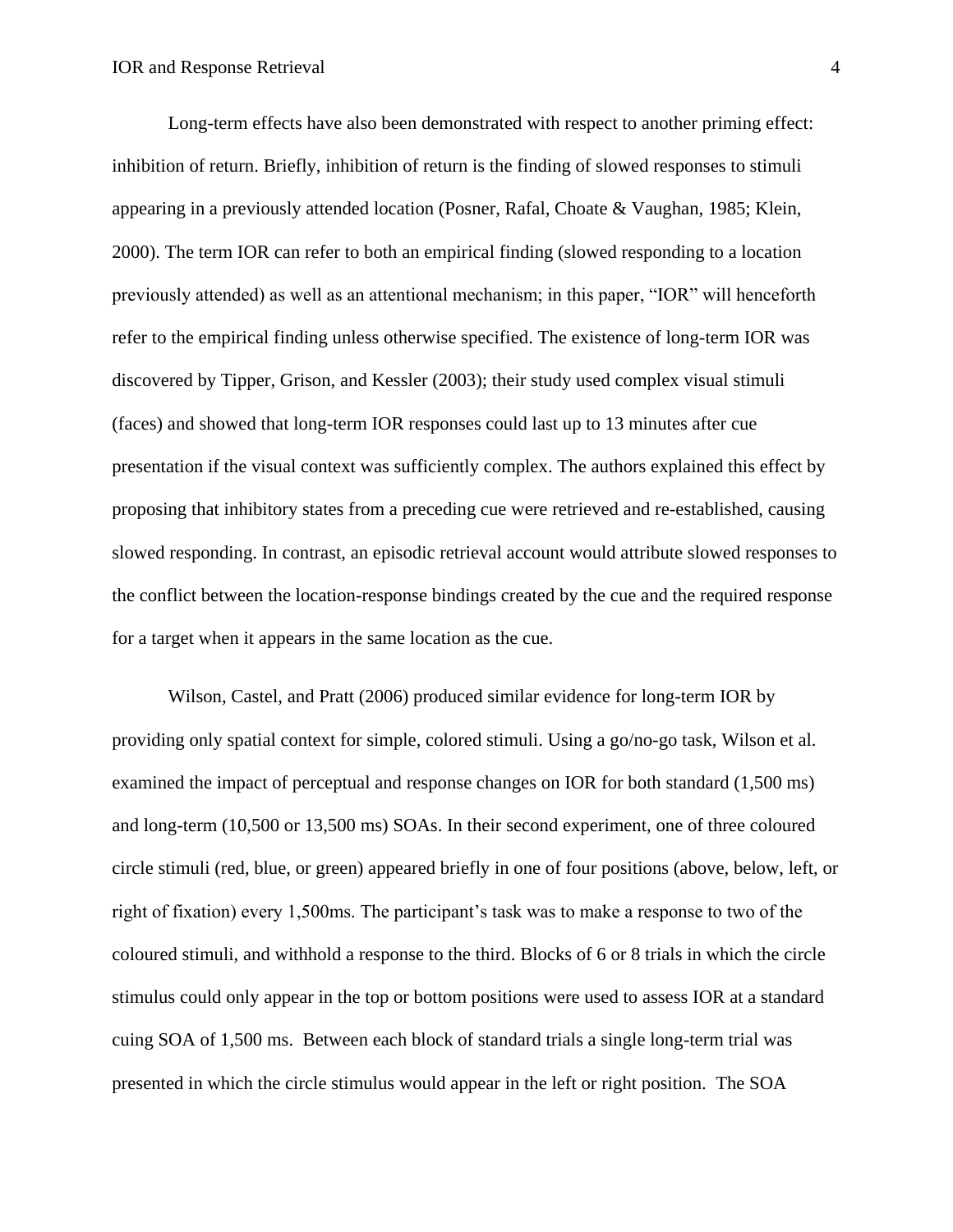between each long-term trial was then 10,500 or 13,000 ms and were used to assess long-term cuing effects. Using this paradigm the authors were able to examine the contribution of appearance and response changes on spatial cuing. The authors found that a change in a perceptual feature was not sufficient to produce IOR; IOR was only produced when there was a change in both the location *and* response. Furthermore, because this response-based IOR effect was present for both the standard and long-term SOAs, the authors suggested that the same memory retrieval mechanism may underlie both standard and long-term IOR. However, instead of attributing IOR to the retrieval of an inhibitory attentional state (Tipper et al., 2003), Wilson et al. proposed that IOR was due to retrieval of the response associated with its location from the previous trial. This account can be seen as a type of memory-based event-file account (Hommel, 2004), identifying stimulus location-response bindings as a critical factor in determining response time (RT). In this context, the results of Wilson et al. demonstrate (1) that conflicts in location-response bindings result in slowed responses, whereas other feature-location binding conflicts do not, and (2) that such bindings survive the presentation of intervening stimuli. It is worth noting that Wilson et al. and Tipper et al. (2003) used discrimination tasks which may rely more on memory processes than a simpler detection task. We will return to this issue in the discussion section.

The present study tests the memory-based response conflict account of Wilson et al. (2006) by using a discrimination task in which all stimuli are associated with one of two responses. If response-conflict is the basis of the long-term IOR effect of Wilson et al., this task should lead to long-term IOR when a different response is required for a stimulus appearing in the same location as a preceding stimulus. In contrast, if long-term IOR results from retrieval of an inhibitory state (Tipper, Grison, & Kessler, 2003), then because responses are never withheld,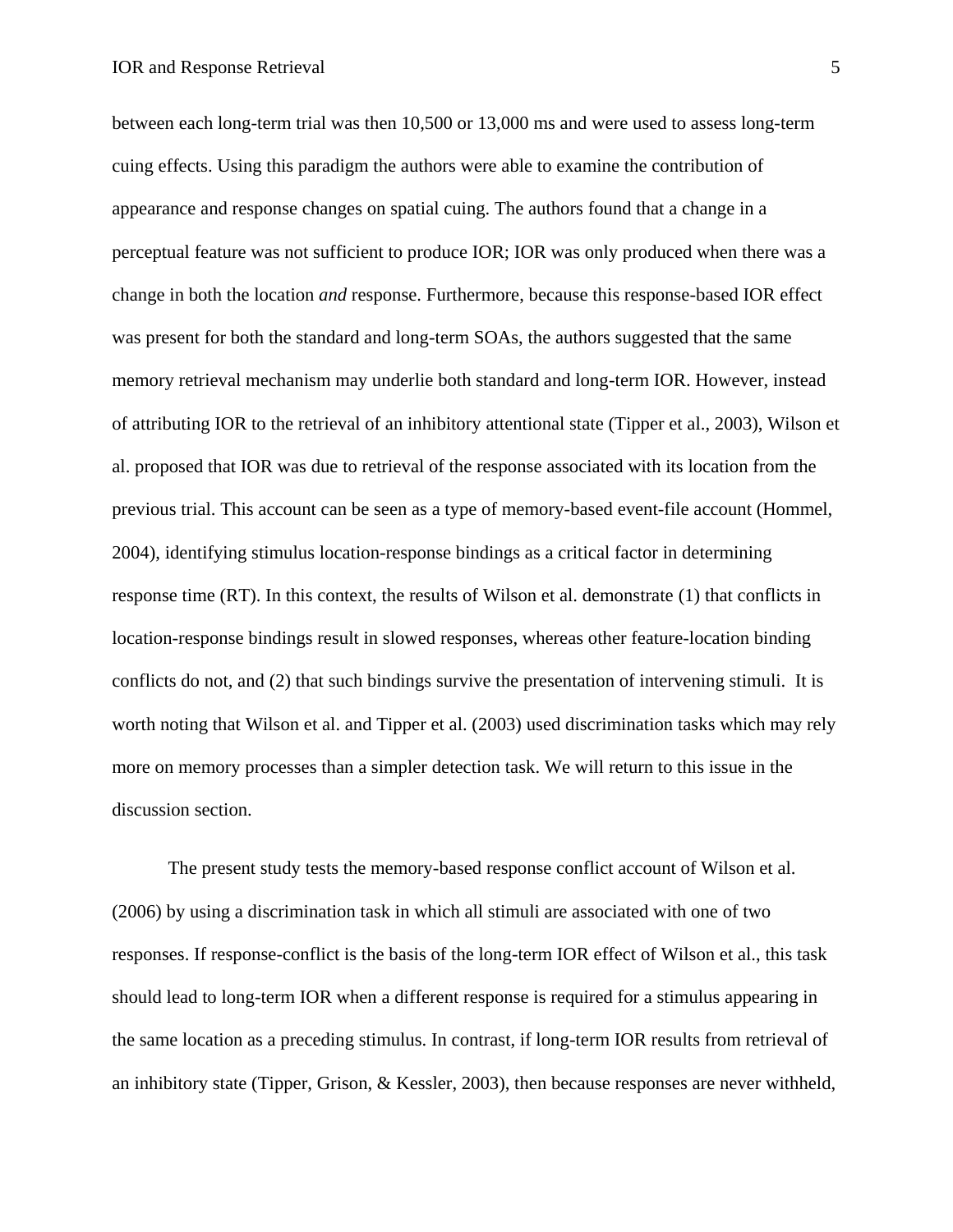no long-term IOR should be found. Anticipating our results, IOR only occurred when the required response changed, supporting Wilson et al.'s memory-based response conflict account. In addition, we showed that a location-based response-repetition benefit emerges at both standard and long-term SOAs. Several studies using target-target paradigms have shown that when a response repeats, facilitation occurs for successive stimuli appearing in a single location (Taylor & Donnelly, 2002; Pratt & Castel, 2001; Roggeveen, Prime, & Ward, 2005).

## **Methods**

# **Participants**

Sixty-three undergraduate students from Queen's University participated in the study in exchange for course credit or five dollars. All had normal or corrected-to-normal vision. Participants were naive to the purpose of the experiment.

# **Apparatus**

The experiment was conducted on a personal computer in a dimly-lit, sound-attenuated room. Participants viewed stimuli on a 16" CRT monitor at a distance of 50 cm. Viewing distance was ensured using a chin rest. Experimental stimuli were presented using Matlab version 7.04 with the Psychophysics Toolbox version 3.0.8 (Brainard, 1997).

#### **Design and Procedure**

The overall trial sequence is depicted in Figure 1. The initial display consisted of two white diamond-shaped placeholders and two square-shaped placeholders (each 1.8° in width and height, each 4.8° from a fixation cross) presented on a dark background with a central fixation cross (0.35°). Stimuli took the form of filled-in circles of four different colors: blue, green, red,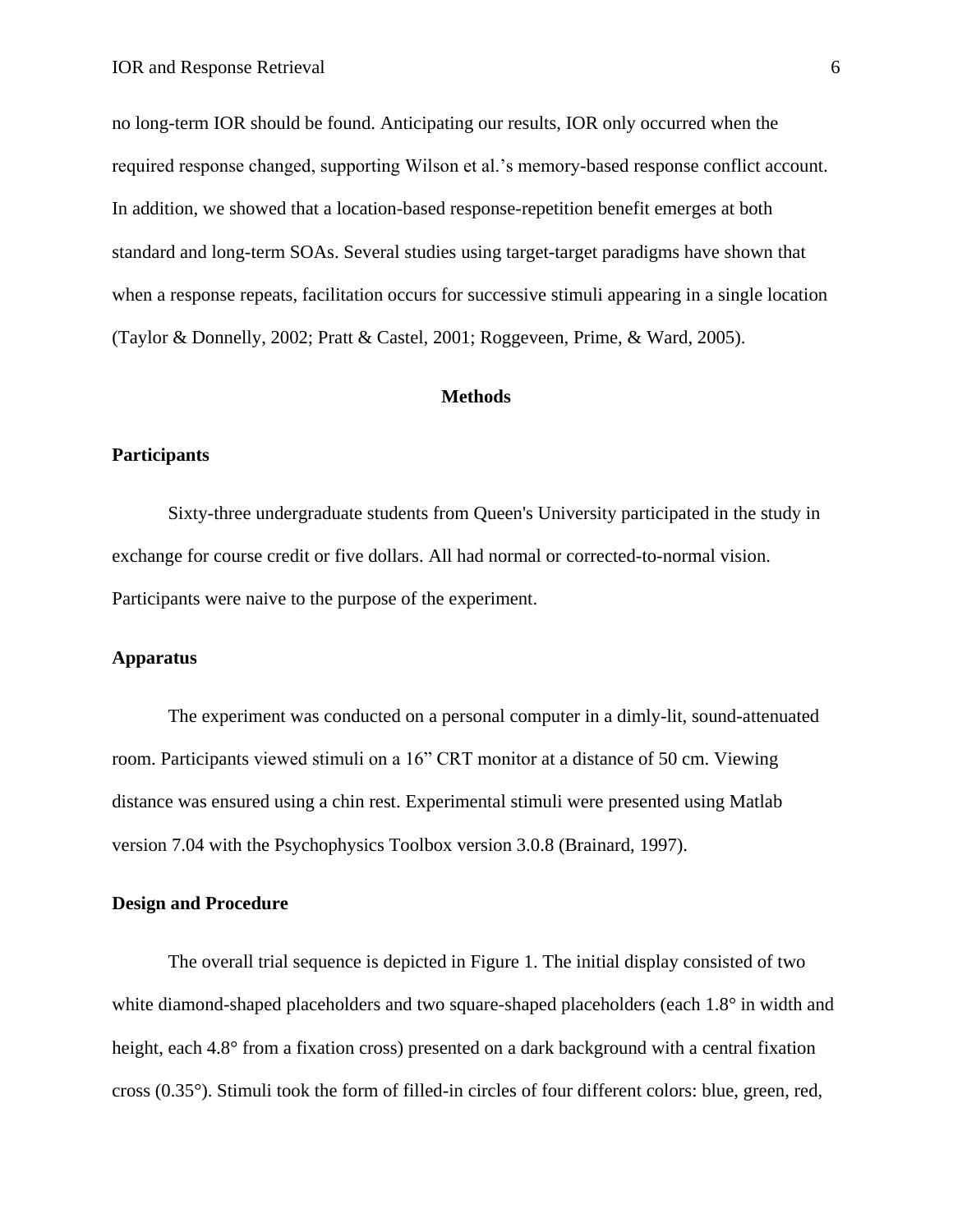and purple (radius of 0.5°). Participants were instructed to respond by pressing the *Z* key with the left index finger when a green or purple stimulus appeared on the screen and with the *M* key with the right index finger when a red or blue stimulus appeared. Colors and locations of the stimuli were randomized at the start of each trial, with the exception that, on standard trials, stimuli could only appear in the top or bottom square, and on long-term trials, stimuli could only appear in the left or right diamond. The stimuli were presented in the following pattern: (a) six or eight stimuli in the vertically aligned square placeholders (colors and up/down locations randomized), (b) one stimulus presented in one of the horizontally aligned diamond placeholders (left/right location randomized). This pattern would then repeat. Because of concern that stimulus-location based effects, such as the Simon effect, might contribute to the long-term trials but not the standard trials, the mapping of location and trial type was reversed for approximately half of the participants ( $n = 33$ ) such that standard trials were presented in the horizontally aligned diamond placeholders and long-term trials were presented in the vertically aligned square placeholders. The experiment consisted of four blocks of trials, within which participants received 25 sets of 6 or 8 standard trials followed by a long-term trial. The SOA between each stimulus remained constant at 1,500 ms; therefore the SOA was 1,500 ms in standard IOR trials. In long-term IOR trials, the SOA was either  $10,500 \text{ ms}$  (7 stimuli x 1,500 ms) or  $13,500 \text{ ms}$  (9 stimuli x 1,500 ms). The participants were instructed to: (1) stay fixated on the fixation cross, and (2) press the appropriate key as quickly as possible upon detecting a stimulus.

#### **Results**

Of the 63 participants, 5 were excluded because they made response errors on more than 25% of trials. For the remaining 58 participants, mean accuracy was 90.5%. Only RTs for correct responses were analysed. The mean RTs are presented in Table 1. Mean RTs were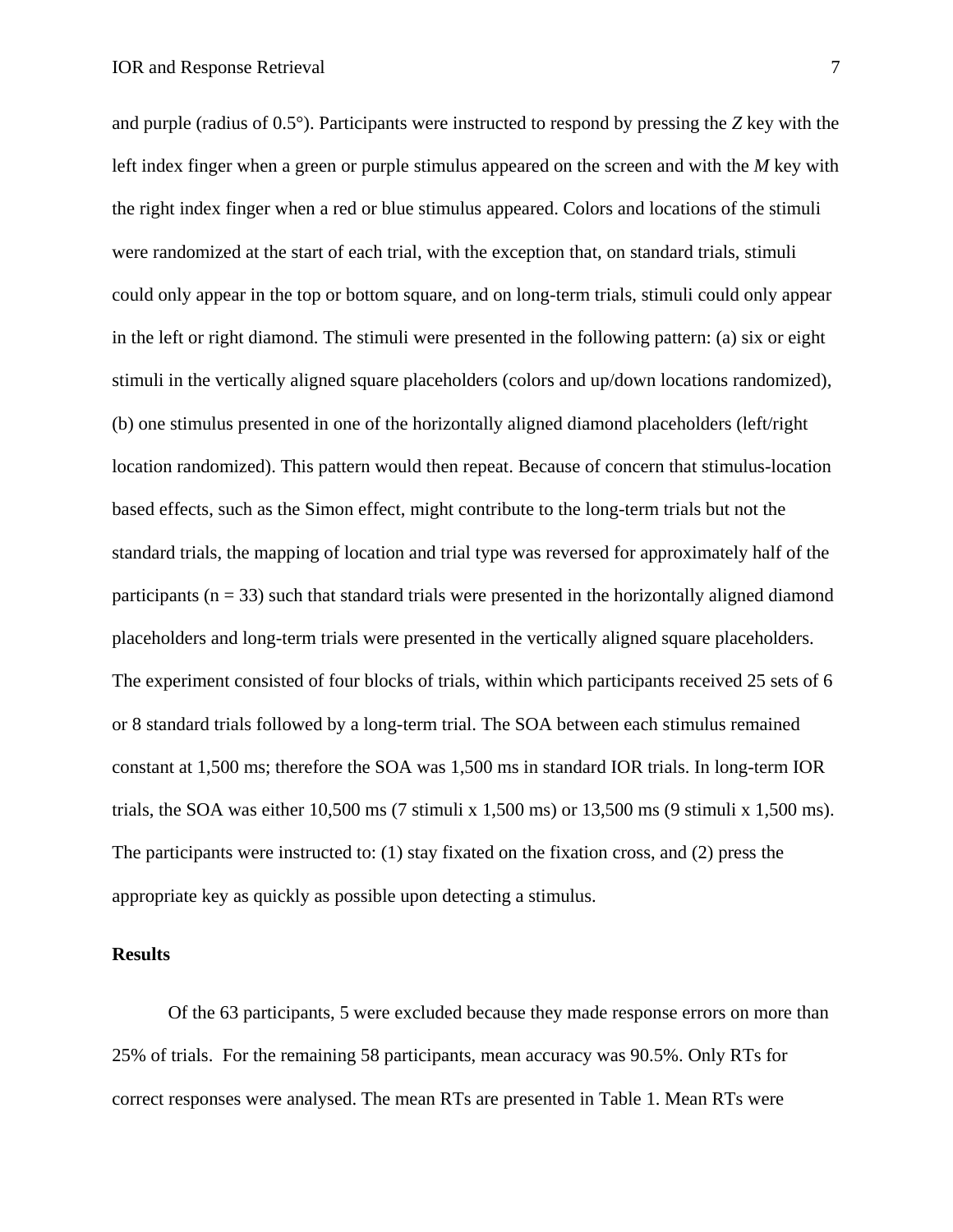analyzed with a 2 (Trial mapping: standard vertical or standard horizontal) X 2 (SOA: standard, long-term) x 2 (Target Location: Same or Different) X 3 (Target Condition: Same-Color/Same-Response, Different-Color/Same-Response, Different-Color/Different-Response) mixed model analysis of variance (ANOVA). Long-term trials with 6 and 8 intervening trials were collapsed together because there were not enough observations per condition to analyze separately.

Our primary concern in the analysis of response-time data was whether the pattern of location-based priming effects associated with different target conditions are consistent for standard and long-term trials, as well as for different trial mappings (a comprehensive list of *F* ratios and Mean Square Errors (MSEs) are provided in Table 2). We therefore first concentrate our analyses on interactions involving SOA and Trial mapping. Trial mapping interacted only with SOA,  $F(1, 56) = 5.17$ ,  $p = .027$ , partial  $\eta^2 = .08$ , but no three- or four-way interactions involving Trial Mapping reached significance, *F*s < 2.33, *p*s > .10, suggesting that the primingbased RT effects of interest did not differ for vertically and horizontally mapped stimuli. The critical three-way interaction between SOA, Target Location and Target Condition was observed,  $F(2, 112) = 9.50$ ,  $p < .001$ , partial  $\eta^2 = .145$ . For both standard- and long-term SOAs, Target Location and Target Condition interacted,  $F(2, 112) = 125.92$ ,  $p < .001$ , partial  $\eta^2 = .69$ ,  $F(2, 112) = 5.27, p = .006$ , partial  $\eta^2 = .09$ .

The interactions between Target Location and Target Condition show that location-based priming effects did occur in our data, for standard- and long-term SOAs. To determine whether the repetition of stimulus location led to response facilitation or IOR for a given SOA and Target Condition, we conducted six planned, paired-samples *t*-tests for each Target Condition separately for each SOA. For standard SOAs, location-repetition speeded responses for Same-Color/Same-Response trials,  $t(57) = -12.33$ ,  $p < .001$  (see Table 1 for means and standard errors), and for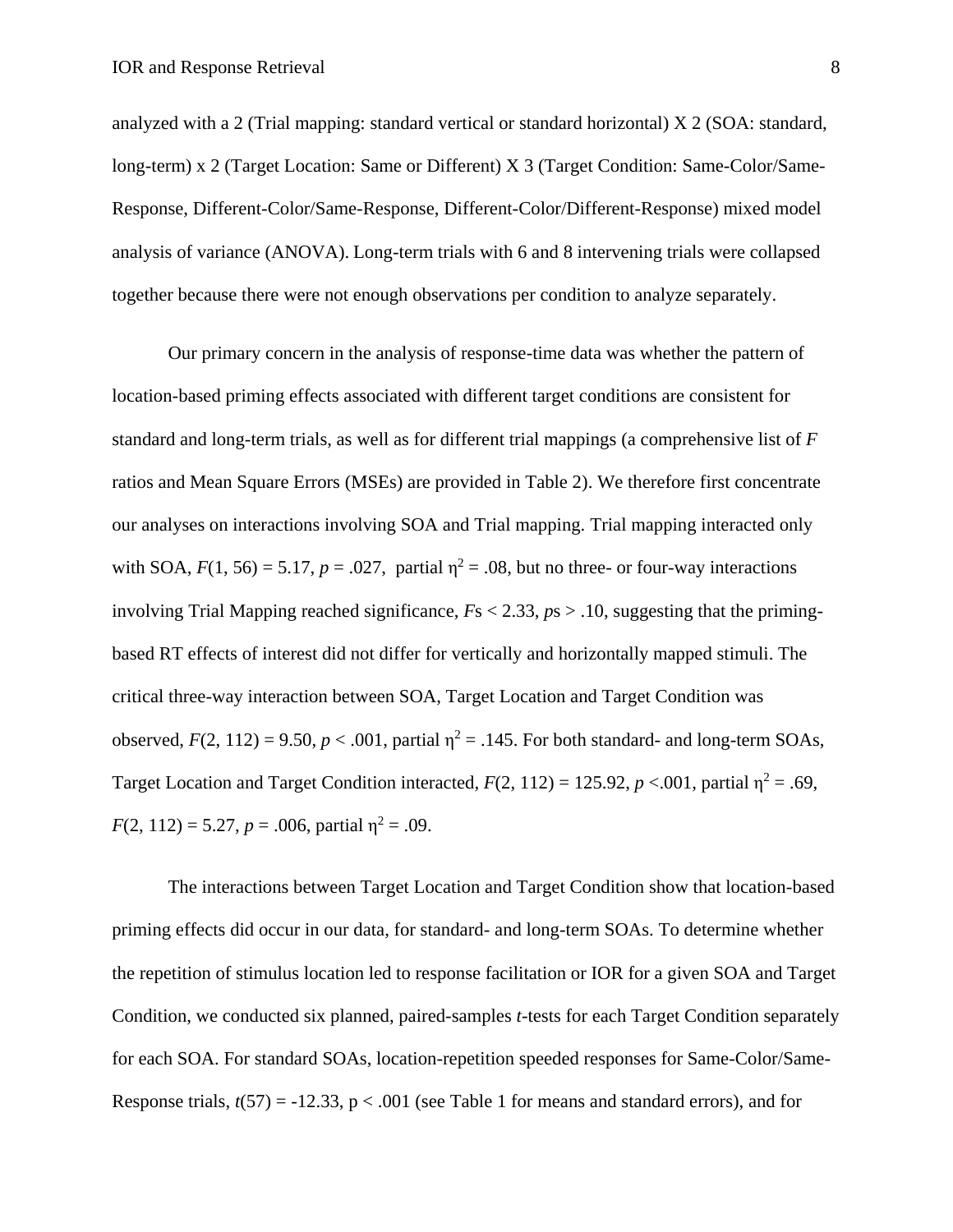Different-Color/Same-Response trials,  $t(57) = -9.46$ ,  $p < .001$ , but slowed responses for Different-Color/Different-Response trials,  $t(57) = 8.90$ ,  $p < .001$ . For long-term SOAs, location repetition again speeded responses for Same-Color/Same-Response trials, *t*(57) = -2.14, *p* = .037, but not for Different-Color/Same-Response trials, *t*(57) = 0.06, *p* = .96. As in standard-SOA trials, location repetition slowed responses in the Different-Color/Different-Response condition,  $t(57) = 2.07$ ,  $p = .043$ . This set of comparisons demonstrates similar priming effects for standardand long-term SOAs. One exception to this trend is that facilitation was absent at long-term SOAs for the Different-Color/Same-Response condition, but present for the standard SOAs. However, the magnitude of facilitation did decline between the Same-Color/Same-Response condition and the Different-Color/Same-Response condition in the standard SOA, as demonstrated by a paired-samples *t*-test comparing the RT difference (Different Location – Same Location) between these two conditions,  $t(57) = 2.41$ ,  $p = .019$ . Therefore, for both SOAs, a change in stimulus color led to a decrease in location-based response facilitation. To summarize, for both standard- and long-term conditions, facilitation of responding occurred for repeated locations when the stimulus appearance and response repeated, but inhibition for a repeated location occurred when the stimulus appearance and response changed. Changing stimulus appearance, but not the response, reduced the amount of location-based facilitation for both SOAs.

No speed-accuracy trade-offs were observed in our data. Running the same analysis for accuracy as for response time revealed a complimentary effect. Trial Mapping did not interact with any key effects, *F*s < 0.89, *p*s > .41, and a three way interaction between SOA, Target Condition, and Target Location again emerged,  $F(1, 112) = 4.13$ ,  $p = .02$ , partial  $\eta^2 = .07$ . Standard and long-term trials alike produced an interaction between Target Condition and Target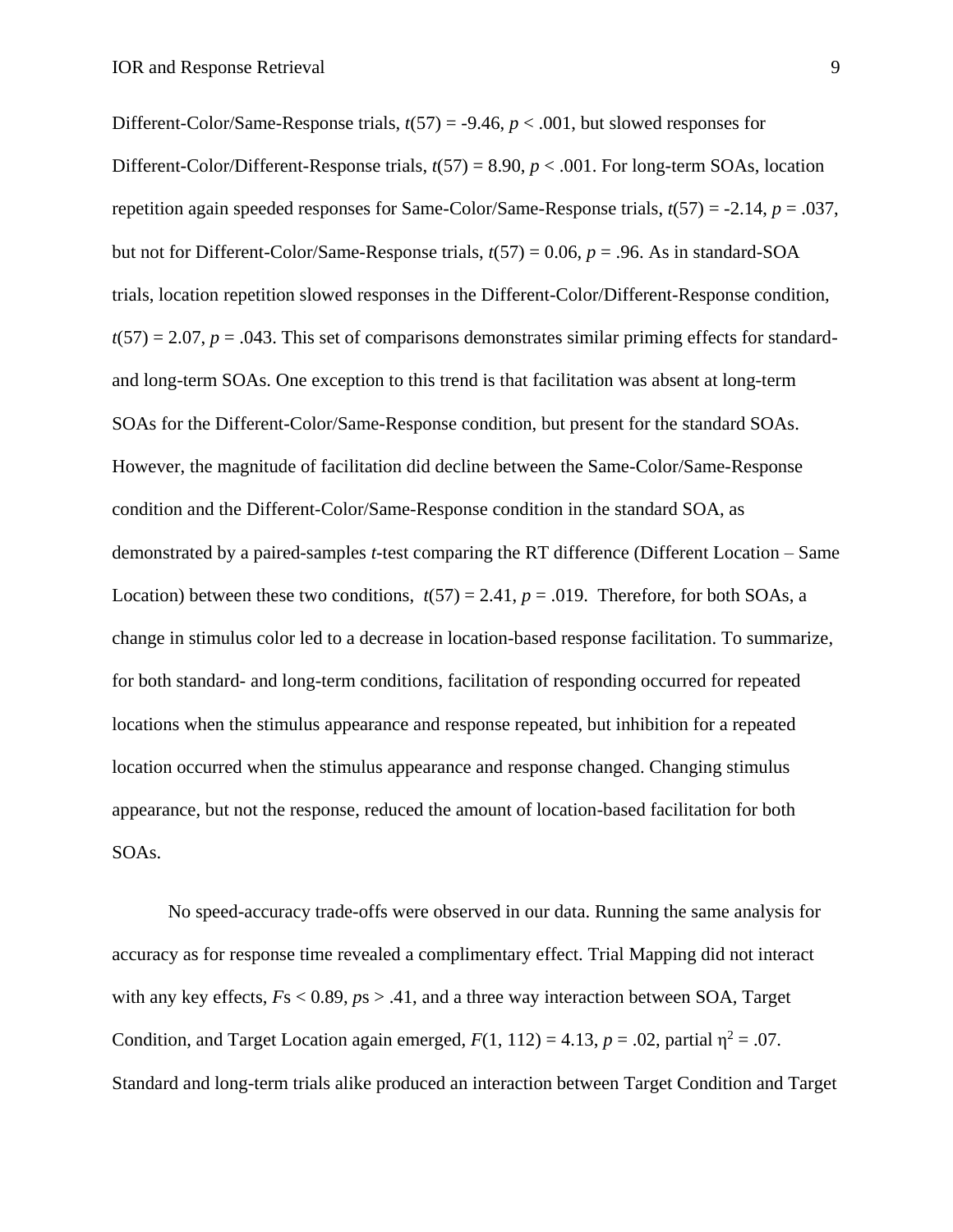Location,  $F(2, 112) = 61.56$ ,  $p < .001$ , partial  $\eta^2 = .54$ , and  $F(2, 112) = 4.75$   $p = .01$ , partial  $\eta^2 =$ .08, respectively. Six planned, paired-sample *t*-tests complimented the RT findings. In standard SOA trials, location-repetition improved accuracy in the Same-Color/Same-Response condition,  $t(57) = 5.87$ ,  $p < .001$ , and in the Different-Color/Same-Response condition,  $t(57) = 4.82$ ,  $p <$ .001, but reduced accuracy in the Different-Color/Different Response condition, *t*(57) = -9.56, *p* < .001 (see Table 1 for means and standard errors). For long-term SOAs, repetition of location did not modulate accuracy in the Same-Color/Same-Response condition, *t*(57) = 0.46, *p* = .646, improved accuracy in the Different-Color/Same-Response condition, *t*(57) = 2.09, *p* = .041, and reduced accuracy in the Different-Color/Different-Response condition,  $t(57) = -2.26$ ,  $p = .028$ . Overall, location-based facilitation in response time was accompanied by increases in accuracy, and location-based suppression of response time was accompanied by decreases in accuracy.

## **Discussion**

The current study sought to determine whether a conflict between two responses was sufficient to elicit IOR in a target-target paradigm, and whether such IOR would emerge at long SOAs. When both the location-feature binding and the location-response binding stayed the same (Same-Color/Same-Response conditions) response times were facilitated in both the standard- and long-term conditions. If the location-feature binding changed but the locationresponse binding stayed the same (Different-Color/Same-Response), the facilitation was reduced in both the standard and long-term conditions and was actually eliminated in the latter condition. Finally, when the location-response binding changed (Different-Color/Different-Response conditions), rather than facilitation, IOR was observed for both the standard and long-term conditions. The finding of response repetition-based facilitation is consistent with previous research that has demonstrated facilitation when response and location repeat (Terry, Valdes, &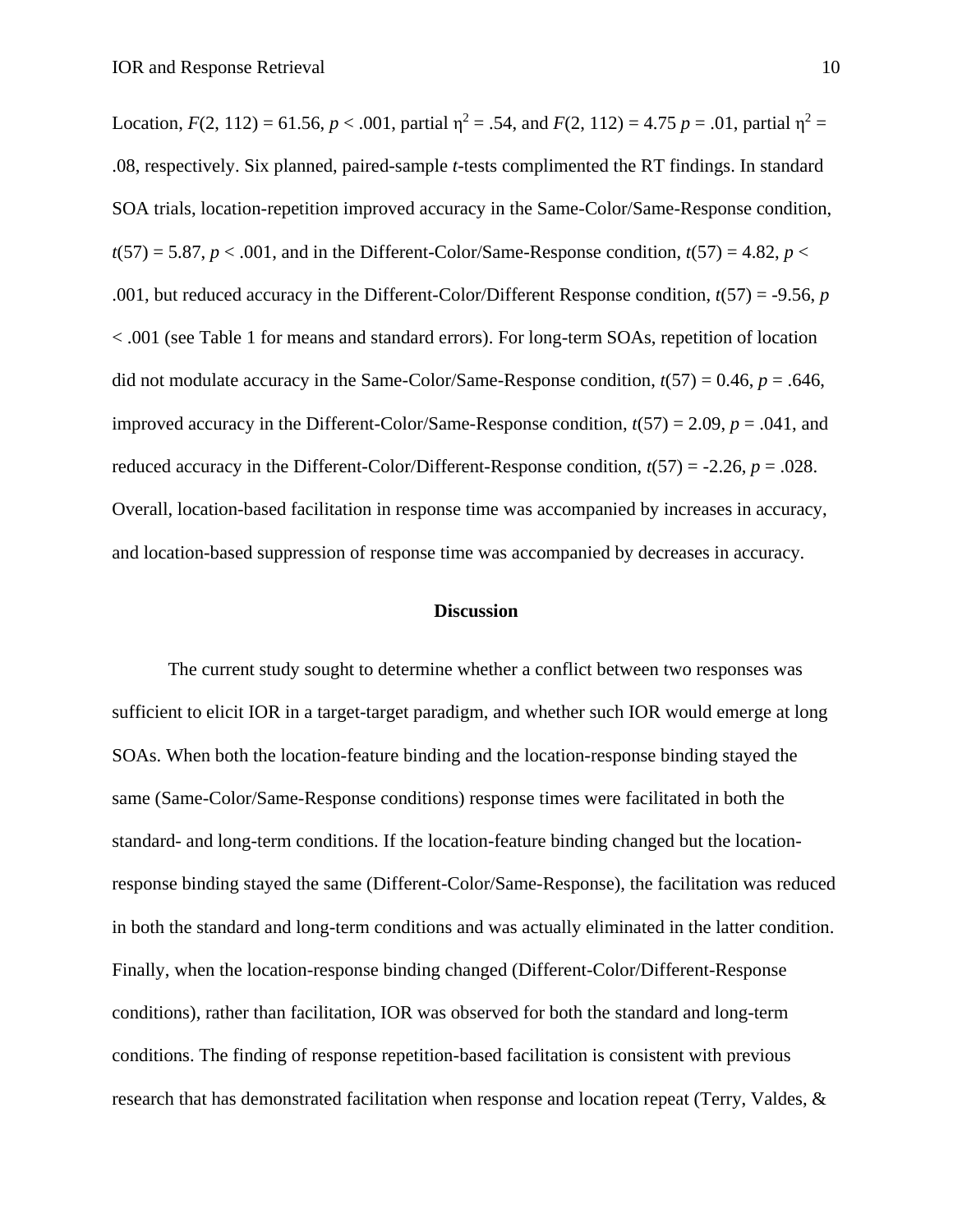Neill, 1994; Hommel, 1998; Taylor & Donnelly, 2002; Taylor & Ivanoff, 2005). Critically, we further demonstrated that this effect persists for SOAs of over 10s, after multiple stimuli had appeared, implicating memory as a basis for this effect. Taken together, these results show that the spatial, perceptual, and response bindings on previous trials influence the speed of target discriminations similarly at standard- and long-term intervals.

The current study, when considered in conjunction the results of Wilson et al. (2006), provides converging evidence that at least some amount of the response cost associated with repeating a stimulus location stems from a conflict in location-response bindings. In both studies, IOR always occurred and only occurred when the response changed from the previous trial. It is crucial to note that this does not appear to generalize to simple localization or detection tasks (Maylor & Hockey, 1985; Pratt & Castel, 2001). For example, Maylor and Hockey used a procedure in which the target stimulus appeared above, below, left and right of fixation. Participants responded with a single, speeded key-press as soon as a target appeared. Despite constant response repetition, the authors found that responses were consistently slower to a target appearing in the location of a previous target. It is possible that perceptual decisions based on stimulus location or stimulus presence, requiring less stimulus analysis, might not be influenced by the automatic memory retrieval of responses and may be primarily determined by attentional processes (for a related framework regarding differential process contributions to detection versus discrimination tasks, see Lupiáñez, 2010). Another possible interpretation is that a response cost emerges only when all attributes except location (i.e., appearance and response) change, and that it is not the location-response mismatch per se that causes slowed responses. Although our paradigm does not allow for the differentiation of these two hypotheses, it is worth noting that the paradigm of Hommel (1998) does. His data show that when response switches,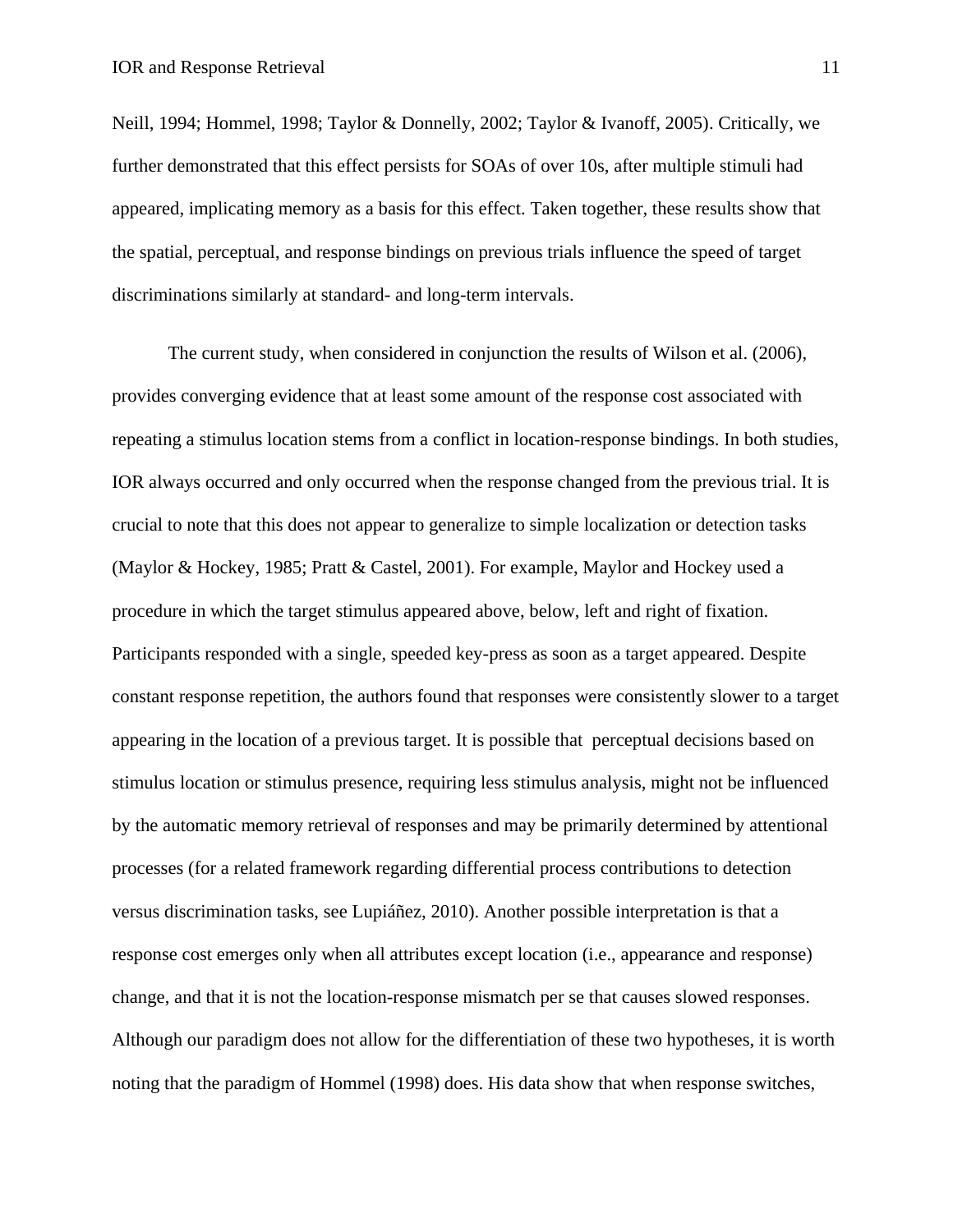but stimulus appearance does not, response is slowed at a repeated location. This finding supports the notion that it is location-response compatibility that drives whether facilitation or inhibition will be observed, at least at a standard SOA (500ms). Whether the same finding emerges when longer SOAs are tested is a question that remains open. However, given that the current study and the Wilson et al. study show a similar pattern of results across standard- and long-term SOAs, we would expect that a long-term version of Hommel's paradigm would also support a response-compatibility interpretation.

It is interesting that Wilson et al. (2006) did not find a location-based facilitation effect when the response repeated, but that we did here. The current results provide additional evidence that response compatibility can produce location-based facilitation when the response repeats and location-based inhibition when the response changes. It is possible that, because Wilson et al. used a go/no-go task, withholding a response nullified the benefits of repeated responses. Another possibility is that the response-repetition benefit may simply be more difficult to detect in their study. The go/no-go task used in Wilson et al. led to average response times of 378ms, whereas our two-alternative response choice task led to average response times of 531ms; it is always more difficult to detect response benefits when responses are already very fast as in their study.

Can episodic retrieval accounts explain IOR in general? The robustness of response costs for repeated locations in detection or localization tasks suggests that an attentional IOR mechanism is a core visual process. IOR has successfully been found in discrimination tasks at longer SOAs (Lupiáñez et al., 1997), although it has been shown to decay shortly thereafter (measured at 1,300ms; an order of magnitude less than our long-term SOA). However, in order to account for the present data, the inhibition produced by the IOR mechanism would need to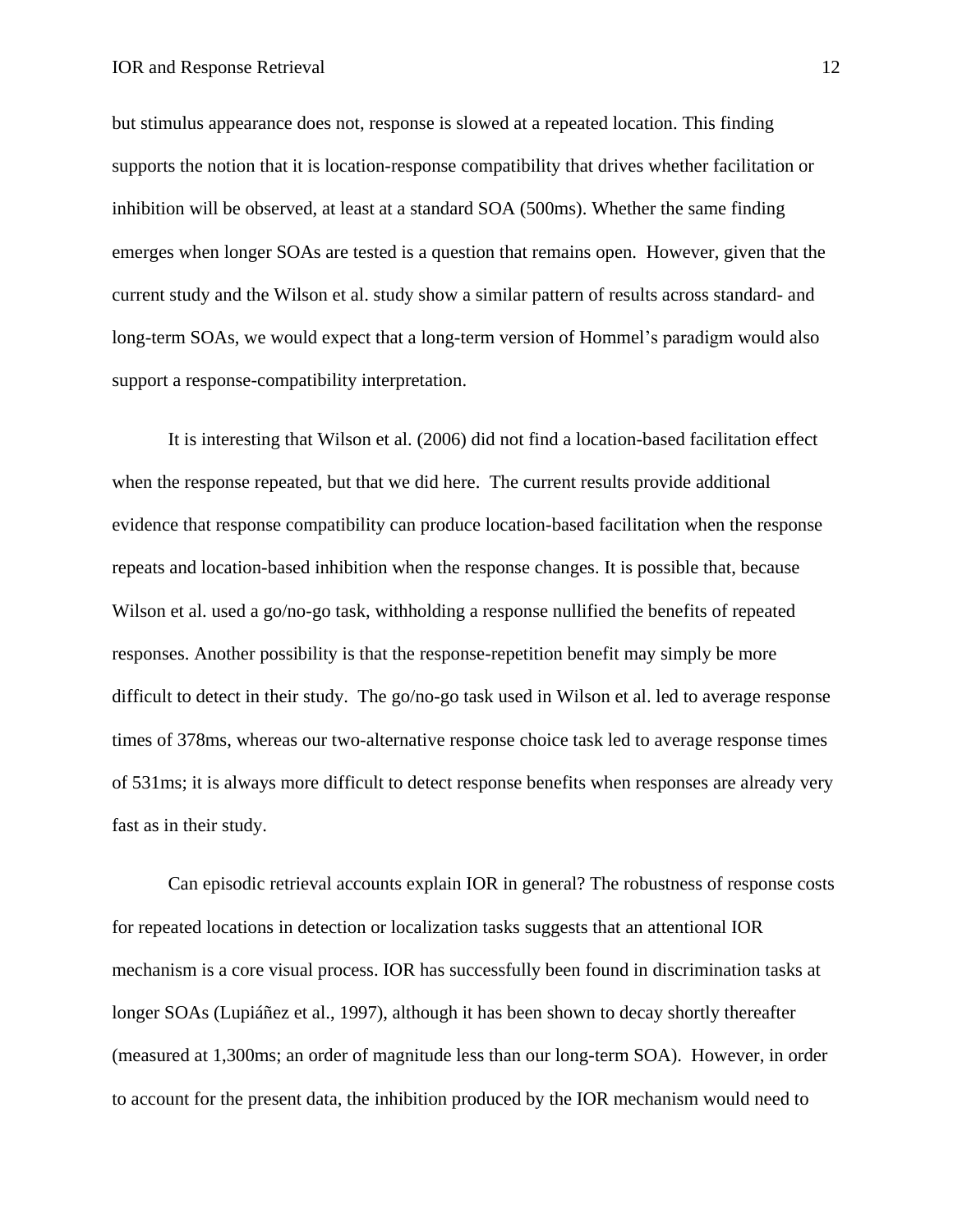persist for as long as 10 seconds. We are not aware of any IOR studies that have tested SOAs beyond 10 seconds that do not invoke a memory component as an explanatory mechanism. We also know of no predictions regarding the duration of attentional inhibition at such long SOAs. Although it remains possible that attentional inhibition may persist for this duration, an episodic retrieval mechanism can comfortably accommodate long-lasting effects. Further work is necessary to more clearly distinguish between these possibilities.

The possibility then emerges that both episodic retrieval and an attentional IOR mechanism determine response times. Parallel mechanisms of IOR and memory-based response facilitation have been proposed before to account for unexpected performance changes; for example, Christie & Klein (2001) proposed that an additional memory-based mechanism could explain why response facilitation emerged when targets repeated in a negative priming experiment. The specific contributions of each process await experimental clarification. What is clear is that a pure episodic retrieval framework cannot account for the findings in detection and localization tasks (see Maylor & Hockey, 1985), but in discrimination tasks, the pattern of data that emerges is compatible with a contribution of episodic retrieval processes to performance. There are evidently reductions in the magnitude of the priming effects (both facilitation and inhibition) from standard- to long-term SOAs in our study. This may reflect memory decay or interference, which increases with time and intervening stimulus presentation. However, it may also reflect the contribution of additional, non-mnemonic processes operating at the standard SOA which do not affect performance at the long-term SOA. Nonetheless, the primary goal of our work has been to continue to provide evidence for a contribution of memory retrieval to response efficiency in simple perceptuo-motor tasks; further research will be required to disentangle the specific contributions of memory and of attentional processes to performance.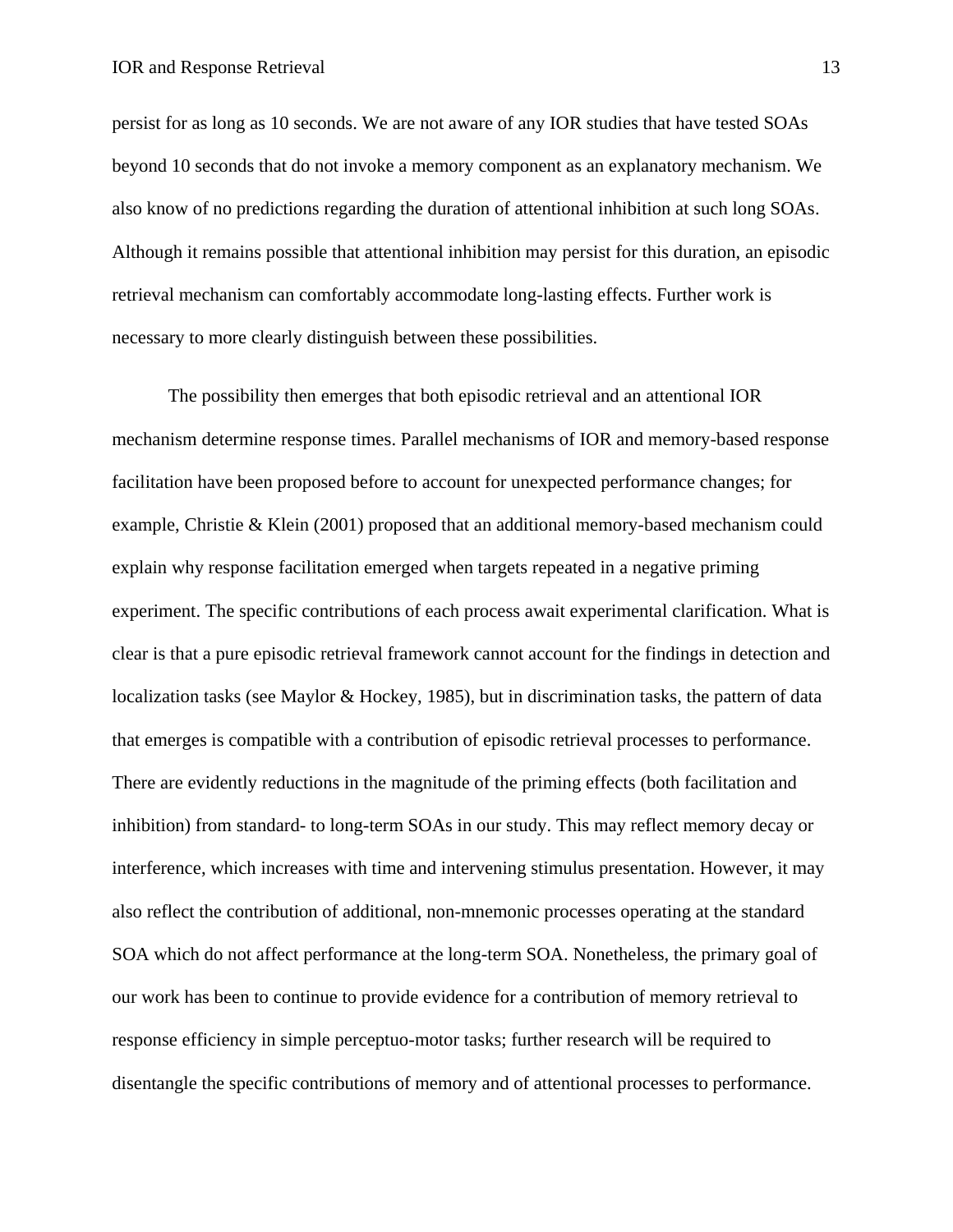In conclusion, this research provides novel evidence of a memory-based responserepetition benefit and additional evidence for a memory-based response-change cost. Using a novel paradigm, the current study demonstrated facilitation for both standard and long-term SOAs when a stimulus appearing at a repeated location required a repeated response. Our results are consistent with an event-file account wherein location-response bindings stored in memory are used to integrate perceptual data with previous perceptuo-motor binding (Hommel, 2004; Milliken et al., 2000).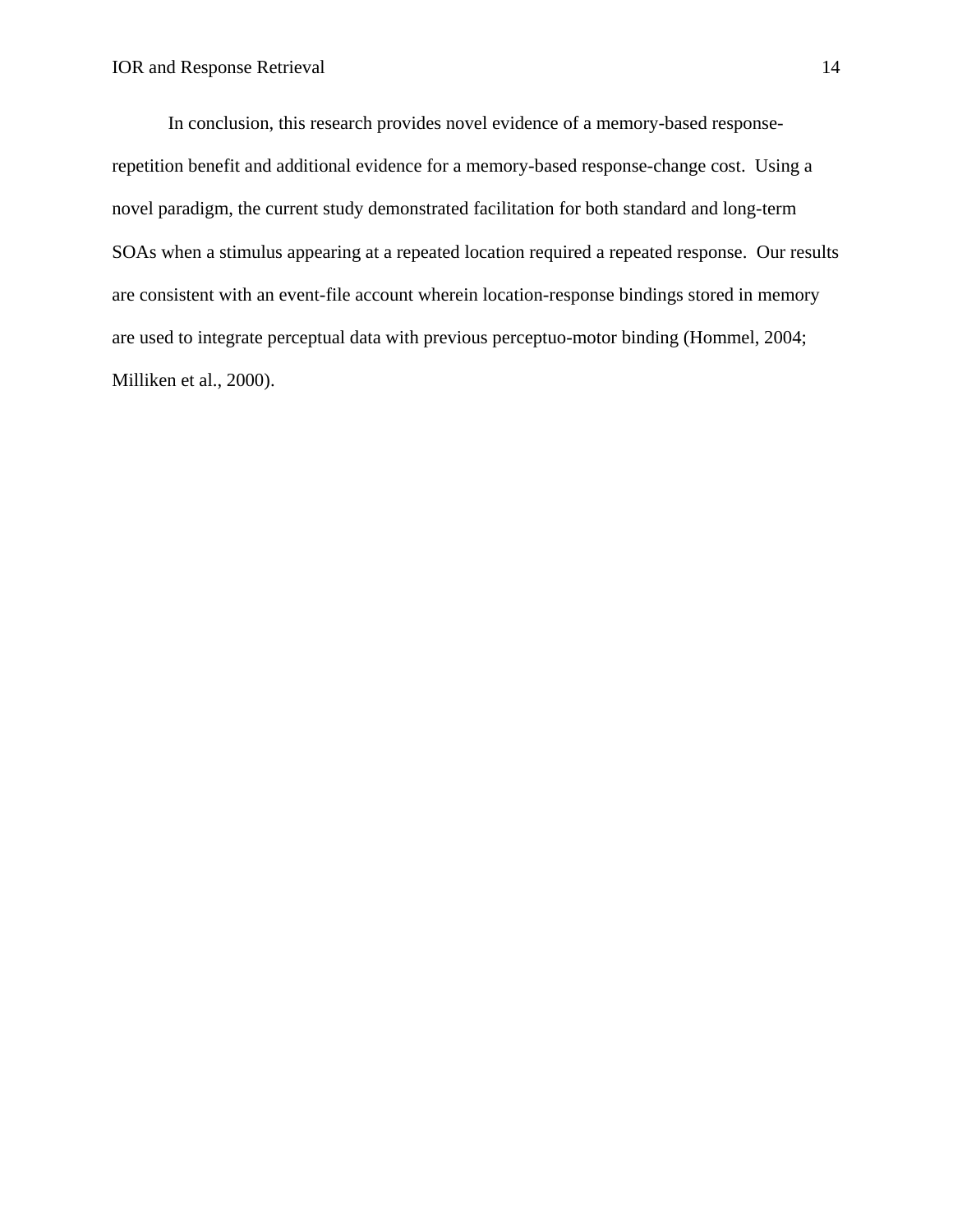#### **References**

Brainard, D. H. (1997). The psychophysics toolbox. *Spatial Vision, 10*, 433-436.

- Chun, M. M., & Jiang, Y. (1998). Contextual cueing: Implicity learning and memory of visual context guides spatial attention. *Cognitive Psychology 36*, 28-71.
- DeSchepper, B. & Triesman, A. (1996). Visual memory for novel shapes: Implicit coding without attention. *Journal of Experimental Psychology: Learning, Memory, and Cognition, 22*(1), 27-47.
- Hommel, B. (1998) Event files: Evidence for automatic integration of stimulus-response episodes. *Visual Cognition, 5(1)*, 183-216.
- Hommel, B. (2004) Event files: Feature binding in and across perception and action. *Trends in Cognitive Sciences, 8(11)*, 494-500.
- Kahneman, D., Treiman, A., & Gibbs, B. J. (1992) The reviewing of object files: Object-specific integration of information. *Cognitive Psychology, 24*, 175-219.

Klein, R. M. (2000). Inhibition of return. *Trends in Cognitive Sciences, 4(4)*, 138-147.

- Lupiáñez, J. (2010). *Inhibition of return*. In A. C. Nobre & J. T. Coull (Eds.), *Attention and time* (17-34). New York: Oxford University Press.
- Lupiáñez, J., Milàn, E. G., Tornay, F. J., Madrid, E., & Tudela, P. (1997) Does IOR occur in discrimination tasks? Yes, it does, but later. *Perception & Psychophysics, 59(8)*, 1241-1254.
- Malkovic, V., & Nakayama, K. (1994). Priming of pop-out: I. Role of features. *Memory & Cognition, 22,* 657-672.
- Maylor, E. A. & Hockey, R. (1985) Inhibitory component of externally controlled covert orienting in visual space. *Journal of Experimental Psychology: Human Perception and Performance, 11(6)*, 777-787.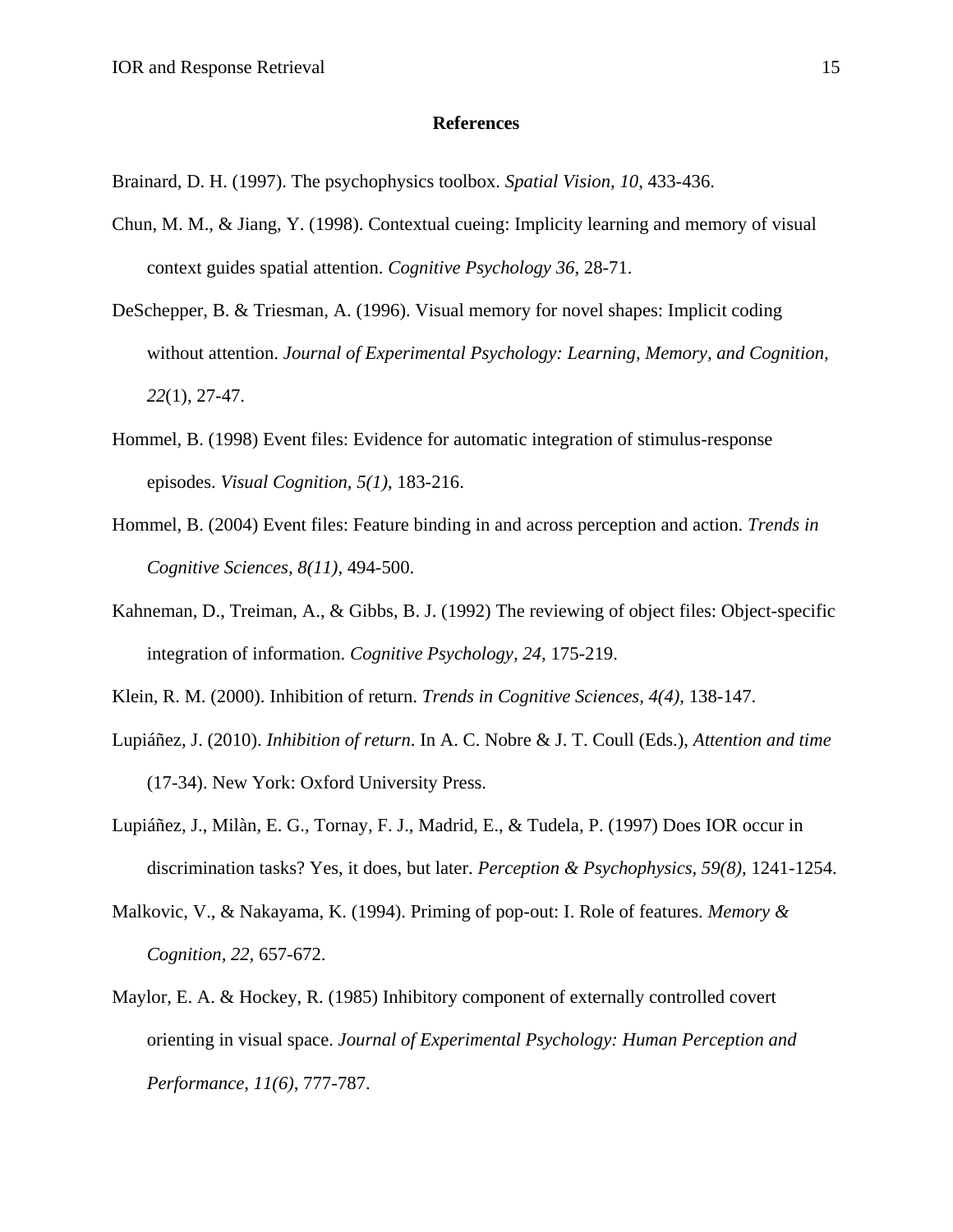- Milliken, B., Tipper, S. P., Houghton, G., & Lupiáñez, J. (2000). Attending, ignoring, and repetition: On the relation between negative priming and inhibition of return. *Perception & Psychophysics, 62(6)*, 1280-1296.
- Posner, M. I. (1980. Orienting of attention. *Quarterly Journal of Experimental Psychology, 32*, 3-25.
- Posner, M. I., Rafal, R. D., Choate, L. S., & Vaughan, J. (1985). Inhibition of return: Neural basis and function. *Cognitive Neuropsychology, 2*(3), 211-228.
- Prime, D. J., & Ward, L. M. (2004). Inhibition of return from stimulus to response. *Psychological Science, 15*(4), 272-276.
- Pratt, J. & Castel, A. D. (2001) Responding to feature or location: a re-examination of inhibition of return and facilitation of return. *Vision Research, 41*, 3903-3908.
- Roggeveen, A. B., Prime, D. J., & Ward, L. M. (2005). Inhibition of return and response repetition within and between modalities. *Experimental Brain Research, 167*, 86-94.
- Taylor, T. L. & Donnelly, M. P. (2002). Inhibition of return for target discriminations: The effect of repeating discriminated and irrelevant stimulus dimensions. *Perception & Psychophysics, 64(2)*, 292-317.
- Taylor, T. L. & Ivanoff, J. (2005) Inhibition of return and repetition priming effect in localization and discrimination tasks. *Canadian Journal of Experimental Psychology, 59(2)*, 75-89.
- Terry, K. M., Valdes, L. A., & Neill, W. T. (1994). Does "inhibition of return" occur in discrimination tasks? *Perception & Psychophysics, 55*(3), 279-286.
- Thomson, D. R. & Milliken, B. (2012). Perceptual distinctiveness produces long-lasting priming of pop-out. *Psychonomic Bulletin and Review, 19*, 170-176.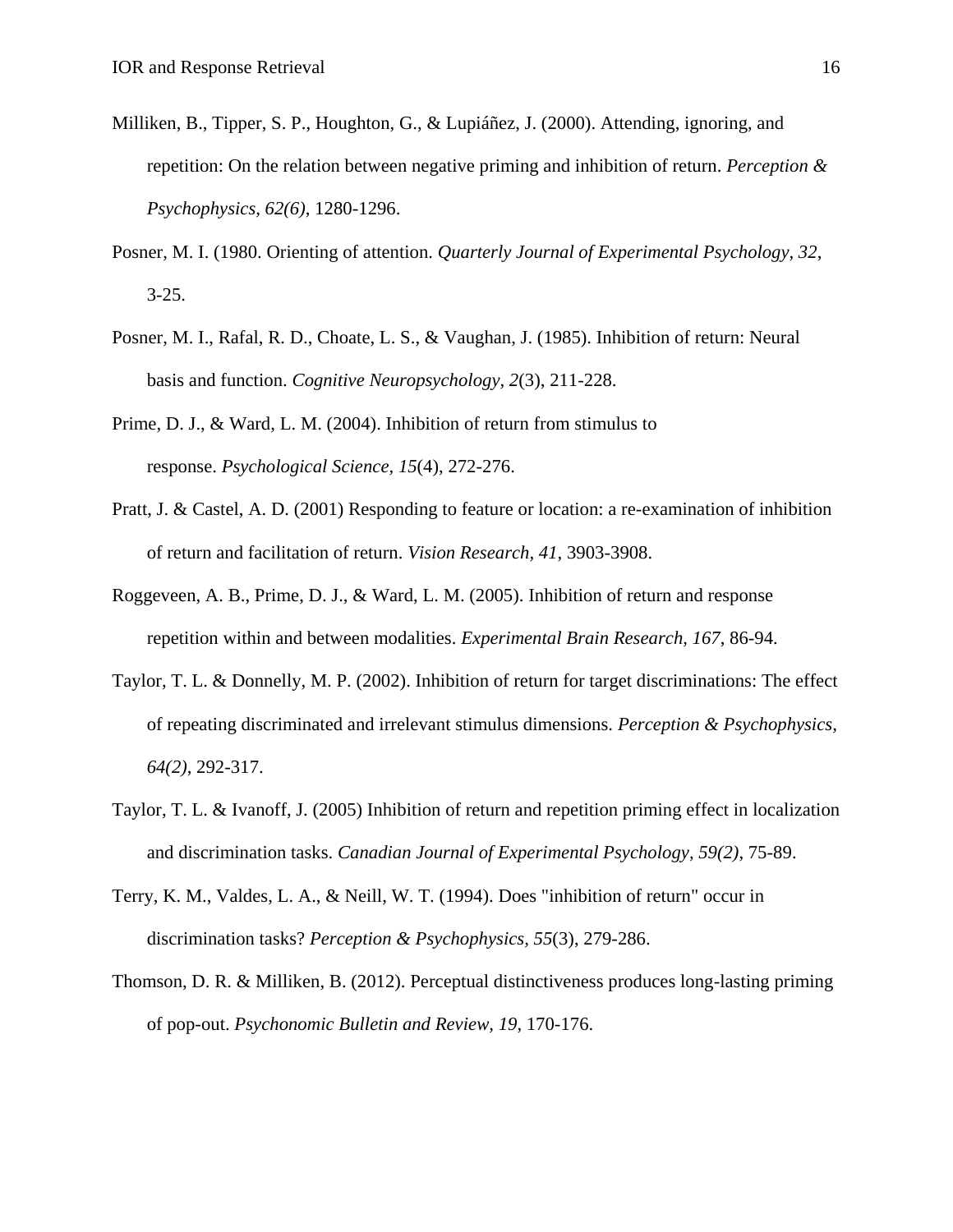- Tipper, S. P. (1985). The negative priming effect: Inhibitory priming by ignored objects. *The Quarterly Journal of Experimental Psychology*, *37*(4)*,* 571-590.
- Tipper, S. P., Grison, S., & Kessler, K. (2003). Long-term inhibition of return of attention. *Psychological Science, 14*(1), 19-25.
- Wilson, D. E., Castel, A. D., & Pratt, J. (2006). Long-term inhibition of return for spatial locations: Evidence for a memory retrieval account. *The Quarterly Journal of Experimental Psychology, 59*(12), 2135-2147.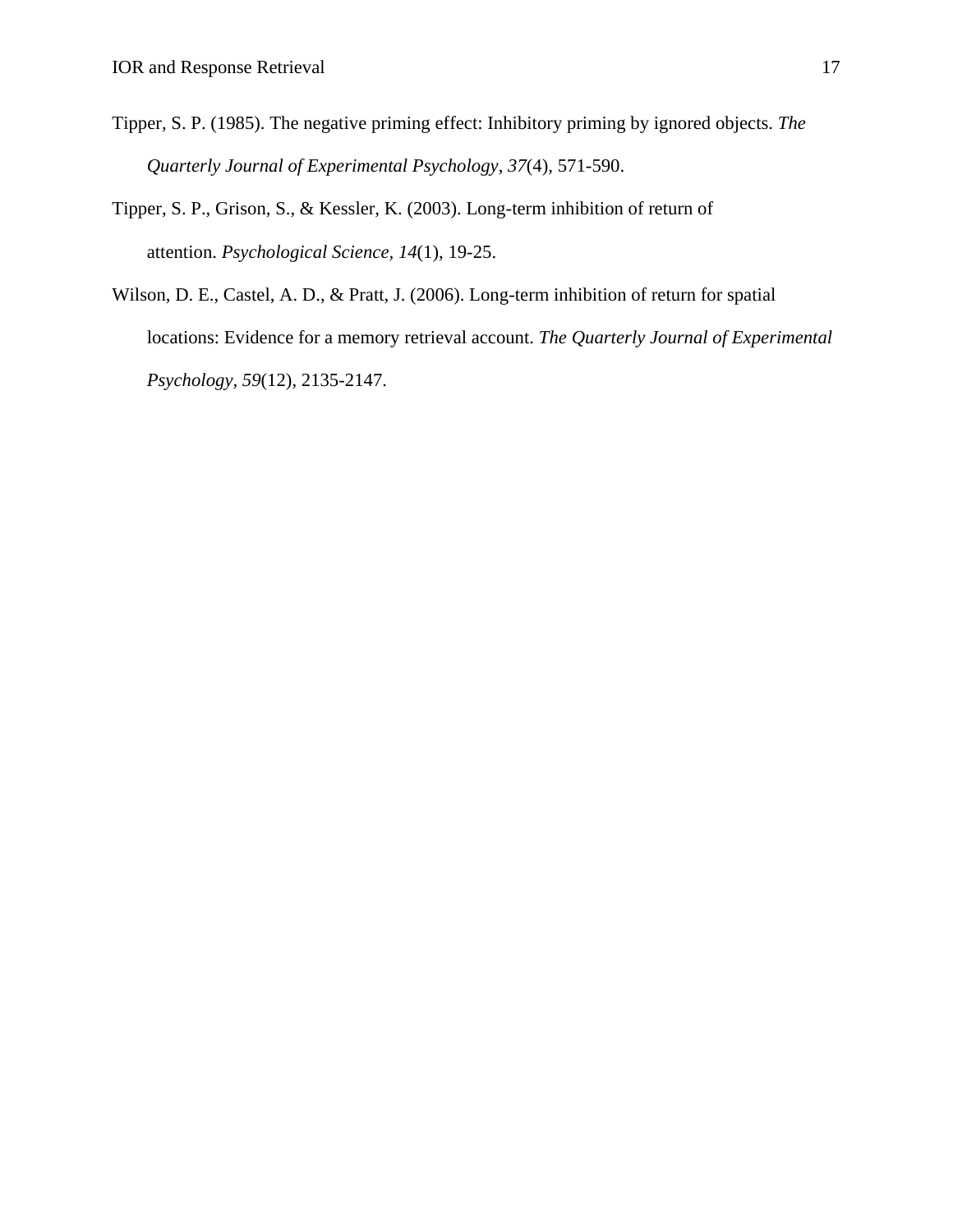Table 1.

*Mean response times (ms) and response accuracy (%) by SOA, Target condition, and Target Location.* 

|            |                            | <b>Target Location</b> |            |           |           |  |
|------------|----------------------------|------------------------|------------|-----------|-----------|--|
|            |                            | Same                   |            | Different |           |  |
| <b>SOA</b> | <b>Target Condition</b>    | RT                     | Accuracy   | RT        | Accuracy  |  |
| Standard   | Same-Color/Same-Response   | 452(3)                 | 96.8(0.5)  | 495 $(2)$ | 94.4(0.5) |  |
|            | Diff.-Color/Same-Response  | 530 $(3)$              | 88.5 (0.6) | 562 $(4)$ | 84.0(0.8) |  |
|            | Diff.-Color/Diff.-Response | 555 $(2)$              | 86.3(0.6)  | 537(2)    | 91.9(0.3) |  |
| Long       | Same-Color/Same-Response   | 533(5)                 | 91.7(1.0)  | 546(5)    | 91.0(1.0) |  |
|            | Diff.-Color/Same-Response  | 537(5)                 | 93.1(0.9)  | 536(5)    | 90.3(0.9) |  |
|            | Diff.-Color/Diff.-Response | 547(4)                 | 88.5 (0.8) | 537 $(3)$ | 90.1(0.6) |  |

*Note.* All RTs are displayed in milliseconds. Standard error of the means are reported in parentheses.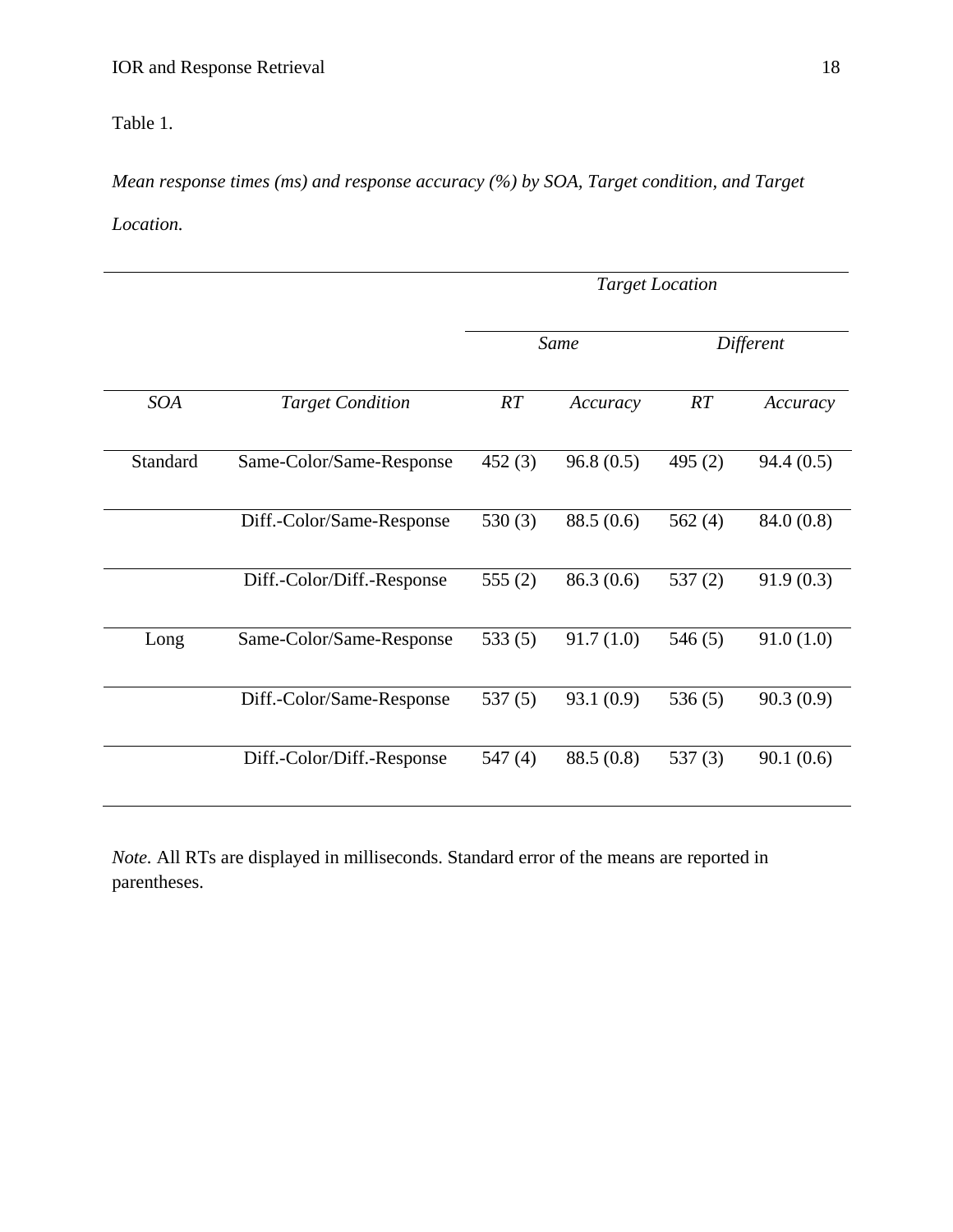# Table 2.

# *Results of Analyses of Variance for Response Time and Accuracy.*

|                      | Response Time |            | Accuracy |            |
|----------------------|---------------|------------|----------|------------|
| Source               | F ratio       | <b>MSE</b> | F ratio  | <b>MSE</b> |
| $(1)$ SOA            | 50.84**       | 925.60     | 1.70     | 27.19      |
| (2) Target Location  | $23.72**$     | 739.55     | $0.73**$ | 43.13      |
| (3) Target Condition | $104.65**$    | 970.30     | 37.40**  | 37.24      |
| (4) Trial Mapping    | $4.62*$       | 17,612.18  | $4.47*$  | 289.20     |
| (1)X(2)              | $12.29**$     | 897.66     | 0.01     | 39.99      |
| (1)X(3)              | 98.11**       | 981.79     | 37.44*   | 37.26      |
| (1)X(4)              | $5.17*$       | 925.60     | $7.77**$ | 27.19      |
| (2)X(3)              | 42.43**       | 696.42     | 32.23**  | 27.73      |
| (2)X(4)              | 0.43          | 739.55     | 0.11     | 43.13      |
| (3)X(4)              | 0.11          | 970.30     | 0.49     | 37.24      |
| (1)X(2)X(3)          | $9.50**$      | 679.26     | $4.13*$  | 27.30      |
| (1)X(2)X(4)          | 0.51          | 897.66     | 0.01     | 39.99      |
| (1)X(3)X(4)          | 0.032         | 981.79     | 0.892    | 37.26      |
| (2)X(3)X(4)          | 2.24          | 696.42     | 0.88     | 27.73      |
| (1)x(2)x(3)x(4)      | 2.33          | 679.26     | 0.80     | 27.29      |

\* indicates significance at the  $p < .05$  level

\*\* indicates significance at the *p* < .01 level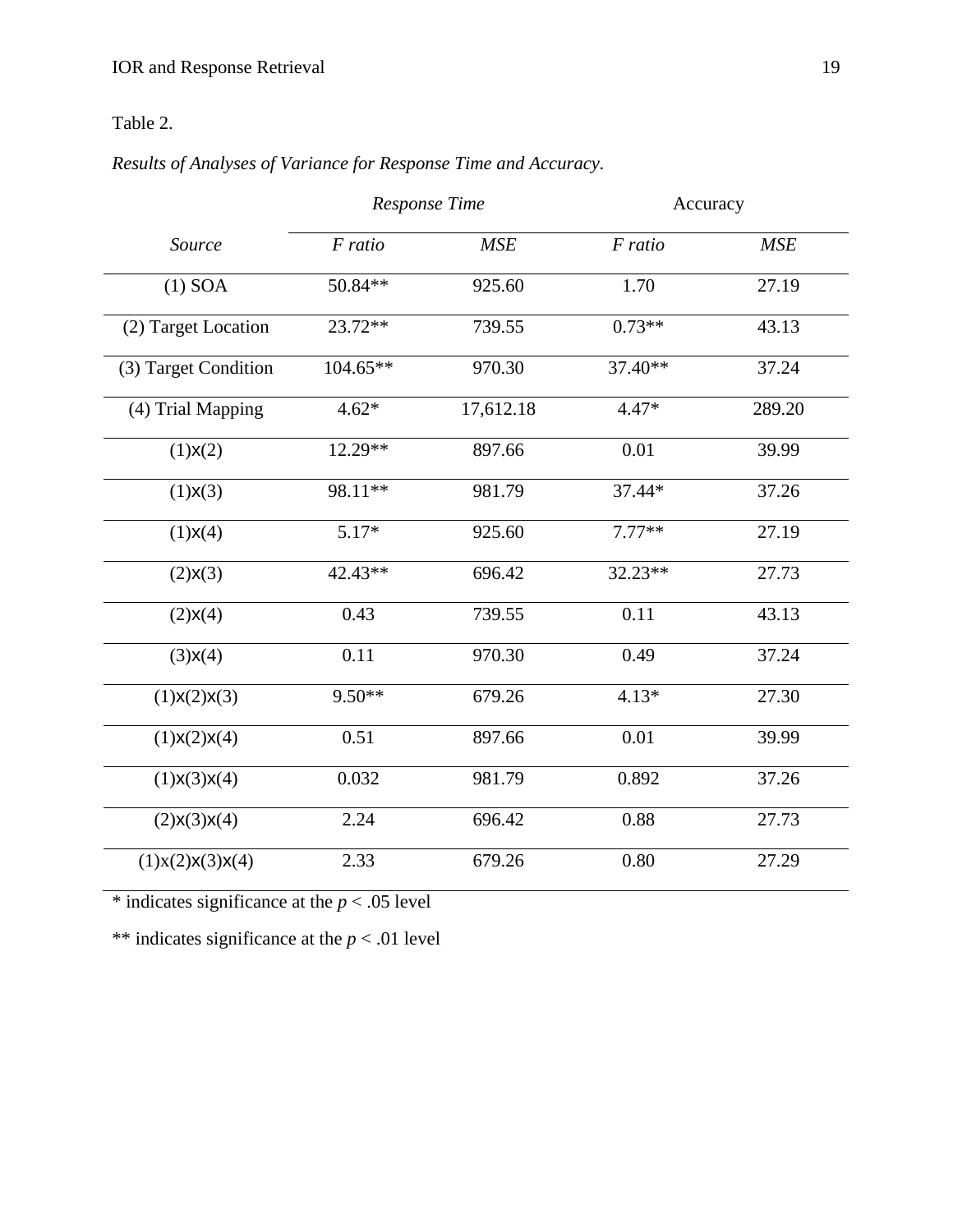

*Figure 1.* Sequential structure of trials. Stimulus-response mappings are depicted in the legend.

The SOA between successive stimulus presentations was 1500 ms.